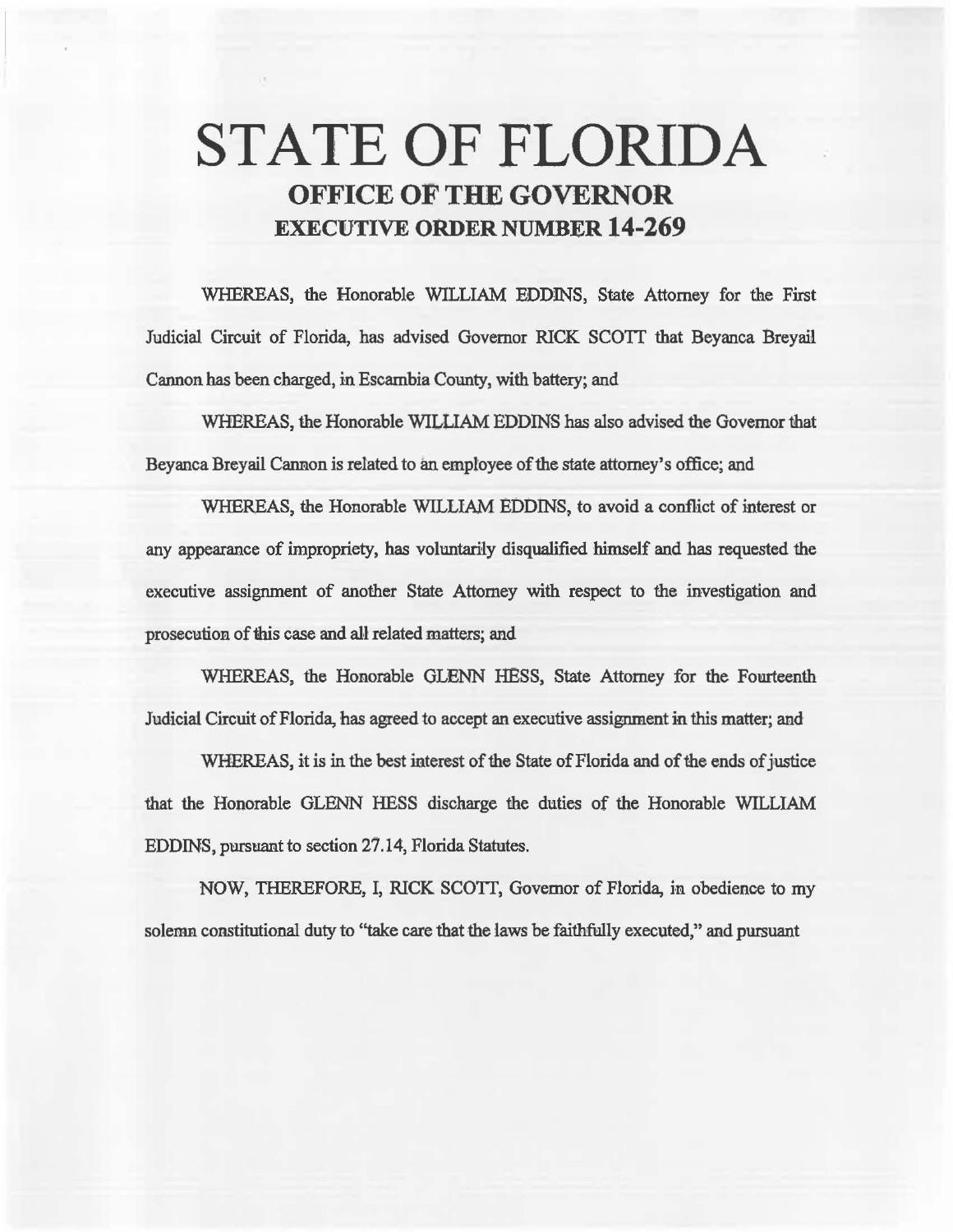to the Constitution and laws of the State of Florida, issue the following Executive Order, effective immediately:

#### Section I.

The Honorable GLENN HESS, State Attorney for the Fourteenth Judicial Circuit of Florida, referred to as the "Assigned State Attorney," is assigned to discharge the duties of the Honorable WILLIAM EDDINS, State Attorney for the First Judicial Circuit of Florida, as they relate to the investigation, prosecution and all matters related to Beyanca Breyail Cannon.

## Section 2.

The Assigned State Attorney or one or more Assistant State Attorneys and Investigators, who have been designated by the Assigned State Attorney, shall proceed immediately to the First Judicial Circuit of Florida, and are vested with the authority to perform the duties prescribed herein.

### Section 3.

All residents of the First Judicial Circuit are requested, and all public officials are directed, to cooperate and render whatever assistance is necessary to the Assigned State Attorney, so that justice may be served.

## Section 4.

The period of this Executive Assignment shall be for one  $(1)$  year, to and including September 25, 2015.